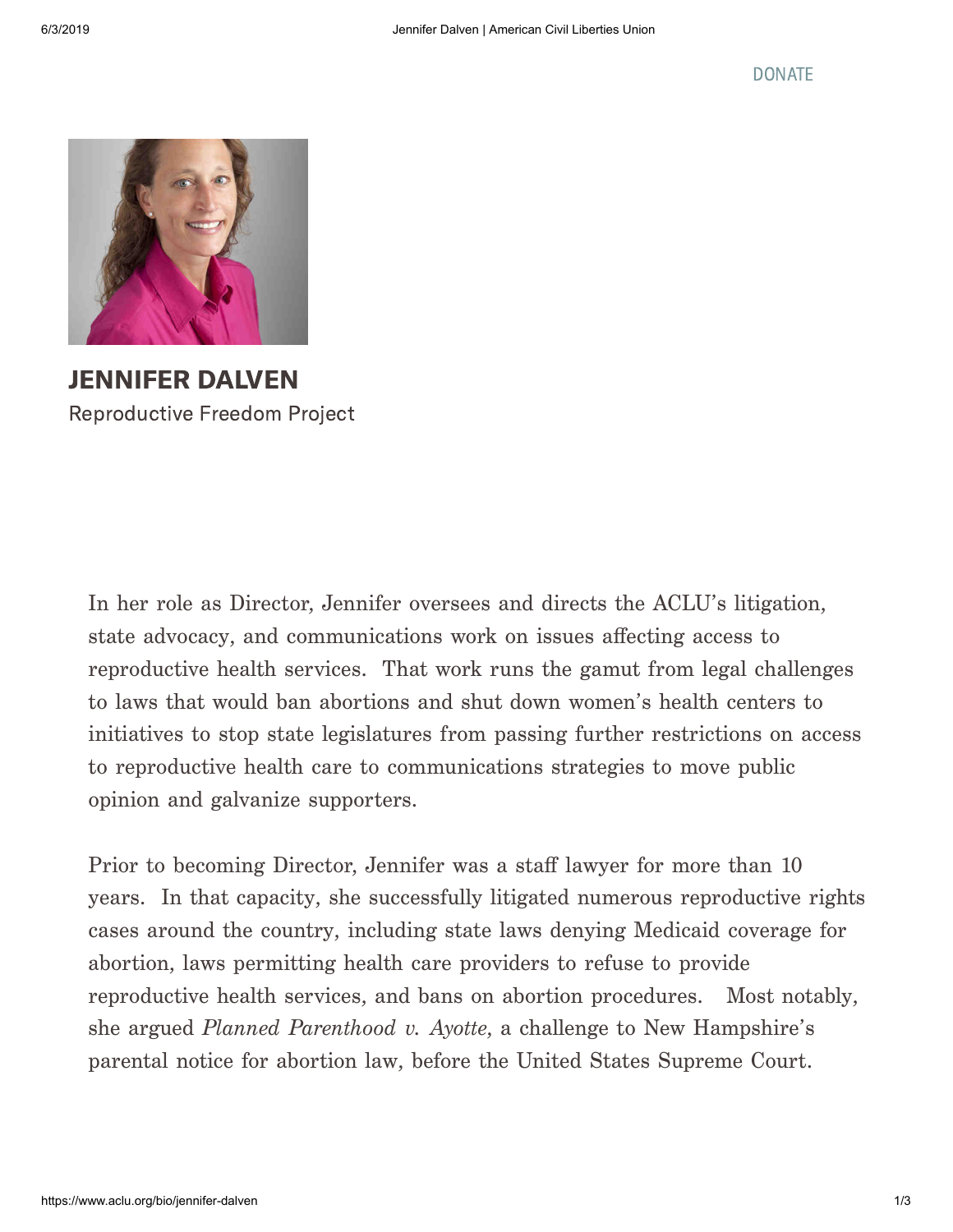Jennifer graduated *magna cum laude* from New York University Law School in 1995. After law school she served as a law clerk for Judge Pierre N. Leval of the U.S Court of Appeal for the Second Circuit and worked as an associate at the N.Y. law firm of Paul, Weiss, Rifkind, Wharton, and Garrison.

## JENNIFER'S BLOG POSTS

California May Make Abortion Pill Available at All Public [University](https://www.aclu.org/blog/reproductive-freedom/abortion/california-may-make-abortion-pill-available-all-public-university) Student Health Centers AUGUST 17, 2018

On the 45th [Anniversary](https://www.aclu.org/blog/reproductive-freedom/abortion/45th-anniversary-roe-v-wade-court-battles-abortion-access-persist) of Roe v. Wade, Court Battles for Abortion Access Persist JANUARY 22, 2018

We Spoke With One of the Only Abortion Providers Left in the State of [Alabama.](https://www.aclu.org/blog/reproductive-freedom/abortion/we-spoke-one-only-abortion-providers-left-state-alabama-heres) Here's What She Had to Say. JUNE 6, 2017

There Is No Getting Around the Fact That Restricting Abortion Access Has Economic [Consequences](https://www.aclu.org/blog/reproductive-freedom/abortion/there-no-getting-around-fact-restricting-abortion-access-has) for Women MAY 19, 2017

If We Care About [Abortion,](https://www.aclu.org/blog/reproductive-freedom/abortion/if-we-care-about-abortion-asking-judge-neil-gorsuch-his-opinion) Asking Judge Neil Gorsuch His Opinion on Roe v. Wade Is Not Enough FEBRUARY 2, 2017

[VIEW](https://www.aclu.org/search/%20?f[0]=type%3Ablog&f[1]=field_blog_authors%3A20488) ALL

## STAY INFORMED

Your email address

ZIP code

## JOIN OUR NEWSLETTER